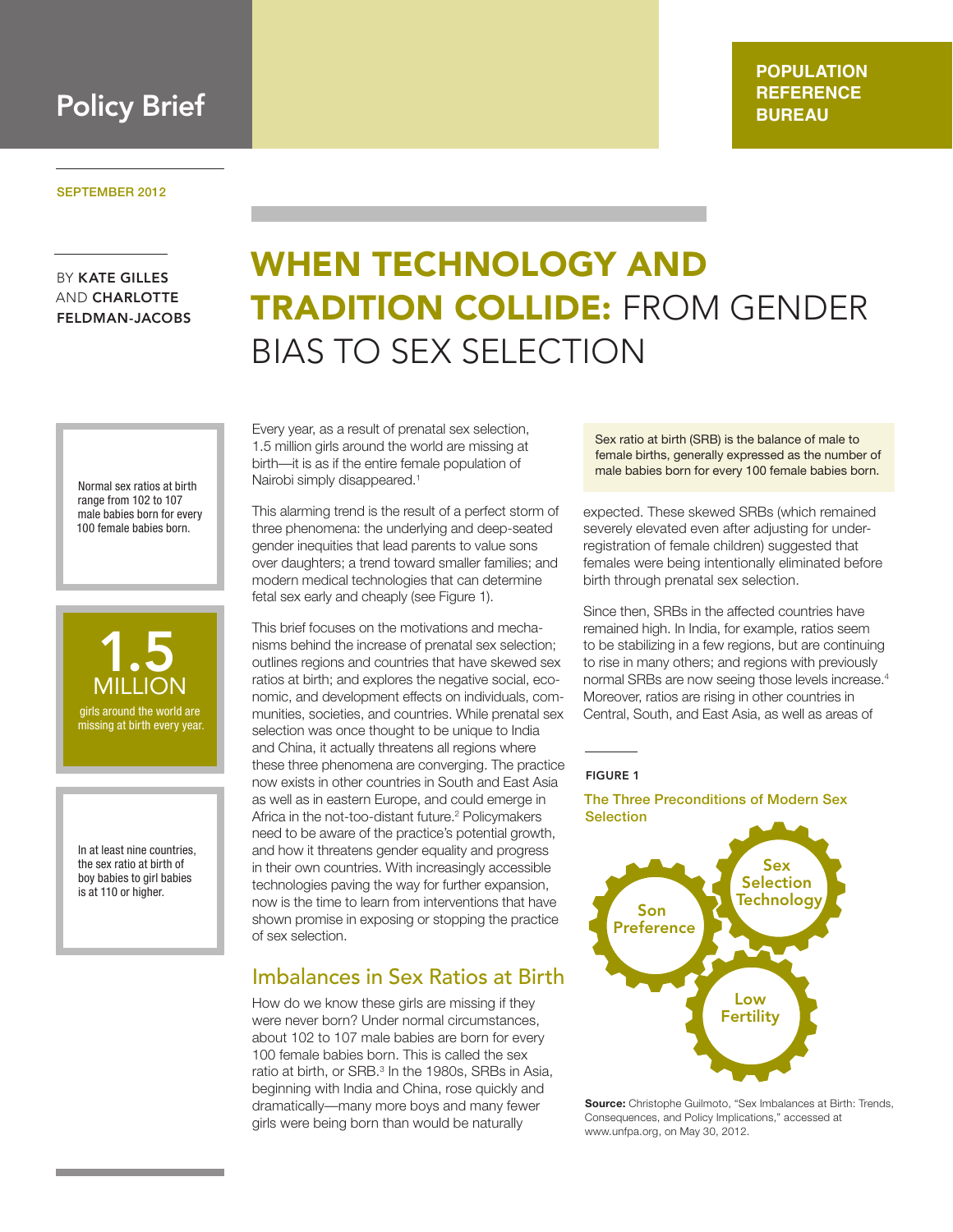#### Sex Ratio at Birth in the Most Affected Countries

| <b>COUNTRY/YEAR</b>     | <b>SEX RATIO AT BIRTH</b> |
|-------------------------|---------------------------|
| China (Mainland) (2009) | 118.1                     |
| Azerbaijan (2009)       | 117.6                     |
| Armenia (2008)          | 115.8                     |
| Georgia (2006)          | 111.9                     |
| Montenegro (2005-09)    | 111.6                     |
| Albania (2008)          | 111.5                     |
| Vietnam (2010)          | 111.2                     |
| India (2006-08)         | 110.6                     |
| Pakistan (2007)         | 109.9                     |

**Note:** Sex ratio at birth (SRB) is the balance of male to female births, generally expressed as the number of male babies born for every 100 female babies born. The normal biologic range is 102-107 males born for every 100 females. **Source:** Christophe Guilmoto, "Sex Imbalances at Birth: Trends, Consequences, and Policy Implications," accessed at www.unfpa.org, on May 30, 2012.

the Caucasus and Balkans (see table). Only South Korea has managed to achieve a decrease from the elevated levels of the 1980s and now has a normal sex ratio at birth.<sup>5</sup>

### Motivations Underlying Sex Selection

The recent dramatic increase in sex ratios at birth is a result of the convergence of three factors: persistent son preference, decreasing ideal family size, and the rapid spread of prenatal sex determination technology. Understanding the specific dynamics and nuances of each factor is crucial to devising effective, context-specific strategies to halt the expansion of prenatal sex selection.

Son preference, the oldest and most deeply rooted of the three factors, may be motivated by economic, social, and/or religious factors. Within the strict patrilineal systems that characterize the regions most affected by sex selection, sons may be viewed as not only desirable but an economic necessity. The earnings and labor of a son accrue to his parents, while the contributions of a daughter (who is expected to live with and support her husband's family after marriage) accrue to her in-laws. Parents, therefore, view expenditures on sons as investing in the household's well-being and their source of old-age care and support, whereas investments in daughters will benefit another family. This is especially true where dowries (money, property, or other goods given by the bride's family to the groom's family) are customary. Moreover, in some countries, sons are the designated heirs of family land and assets and having a son ensures that those assets remain in the family.6

#### BOX 1

### Evolution of Medical Technologies

Technologies that allowed for identification of fetal sex in utero were first introduced in the 1970s. Since then, sex determination techniques have become more affordable, less technically demanding, and less invasive.

#### **Amniocentesis and Chorionic Villus Sampling**

These procedures, which are used for genetic testing as well as sex determination, must be performed by trained medical personnel and involve some risks to the fetus, including miscarriage. Amniocentesis can be performed around the 16th week of pregnancy.

#### **Ultrasound**

Ultrasound is also used to identify sex starting at around 16 weeks of pregnancy and is noninvasive, making it less technically demanding and low-risk. This method became prevalent in developing countries in the 1980s. It is increasingly offered by nonmedical personnel at low cost: An older, used machine may cost only a few hundred dollars and services are often offered at a cost of US\$15-30. Ultrasound equipment is also becoming smaller and more mobile, and, therefore, more easily available in rural areas.

#### **Blood Test**

A test that analyzes fetal DNA found in mothers' blood has been found reliable 98 percent of the time after the 7th week of pregnancy. This simple, low-cost test can be ordered online, and women can take their own blood sample at home (via finger-prick), although samples must be processed by qualified laboratories.

**Sources:** World Health Organization, *Preventing Gender-biased Sex Selection: An Interagency Statement. OHCHR, UNFPA, UNICEF, UN Women and WHO* (2011), accessed at www.who.int/reproductivehealth/ publications/gender\_rights/9789241501460/en/, on Jan 19, 2012; Bela Ganatra, "Maintaining Access to Safe Abortion and Reducing Sex Ratio Imbalances in Asia," *Reproductive Health Matters* 16, Supplement 31, (2008): 90-98; United Nations Population Fund, *UNFPA Guidance Note on Prenatal Sex Selection* (2009), accessed at: www.unfpa.org/webdav/ site/global/shared/documents/publications/2010/guidenote\_prenatal\_ sexselection.pdf, on Jan 11, 2012; and Pam Belluck, "Test Can Tell Fetal Sex at 7 Weeks, Study Says," *New York Times*, Aug. 9, 2011.

In addition to economic motivations, sons often enhance a family's status and play a crucial role in religious customs and rites, such as funerals and ancestor worship.<sup>7</sup> Existing gender norms that enforce divisions of labor and power also position boys to assume public roles and responsibilities not often permitted to women.<sup>8</sup>

Ironically, the second factor in the increase of prenatal sex selection is the growing realization that smaller families bring improvements for families. Decreasing ideal family size and strict family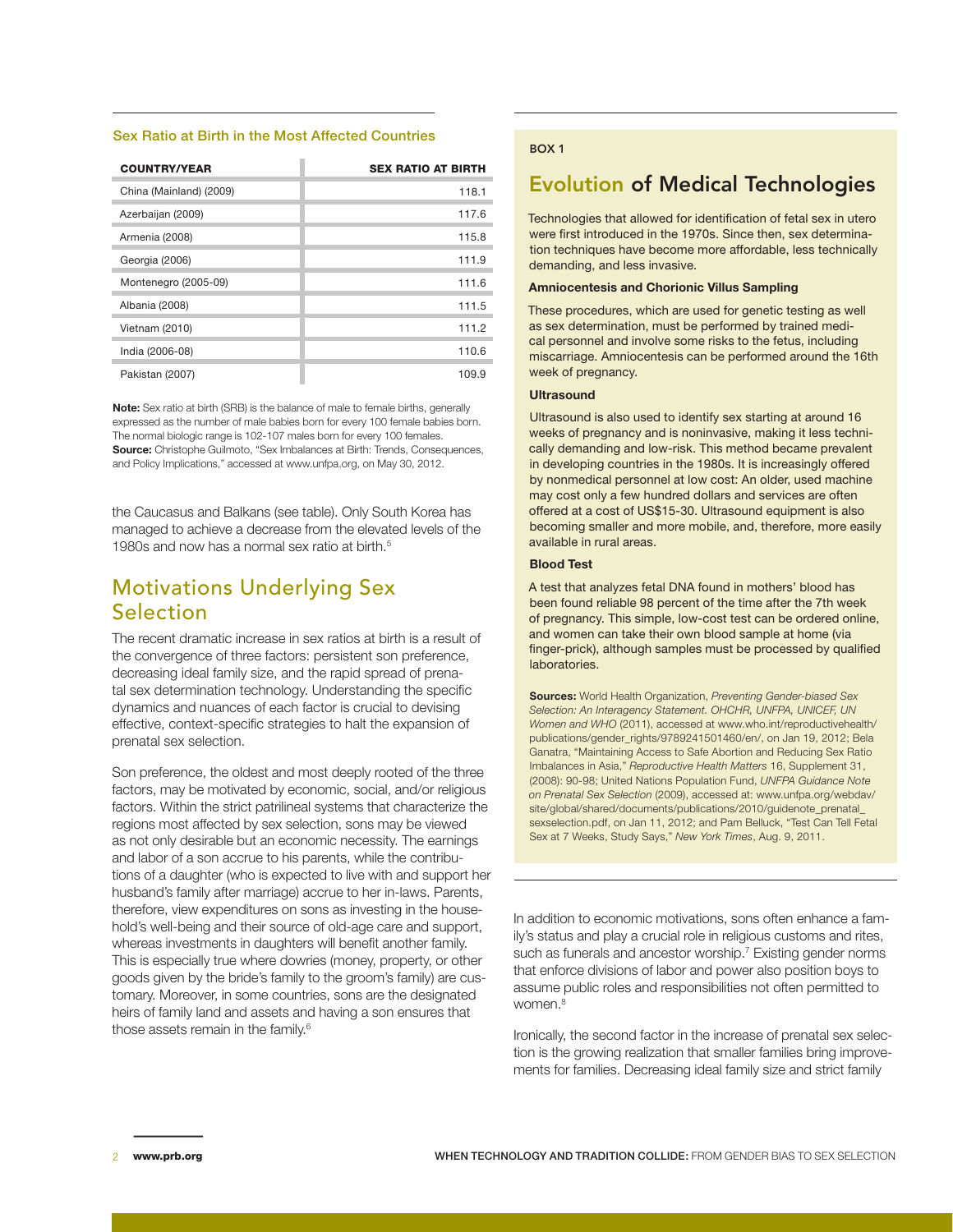planning policies often intensify the perceived imperative to have at least one son, since the chance of having a son decreases with fewer births. Many families may welcome the birth of a daughter as long as they also have at least one son. Data show that couples who already have a daughter are more likely to turn to sex selection for subsequent births to ensure the birth of a boy, resulting in even more imbalanced SRBs for second and third births than for the first birth (see Figure 2).<sup>9</sup>

The availability of modern technologies that can be used for sex determination (see Box 1) is the third key factor driving prenatal sex selection. Ultrasound, a common method, has become cheaper and more widely available to middle-class and even lower-class families, and in rural as well as urban areas.10 While greater access to ultrasound and related technologies has improved the quality of prenatal care for millions of women, it also brings the risk of increased use for sex selection.

Technologies that can be used for sex determination are available and widely used in many countries, but not necessarily for the purposes of sex selection. For example, although ultrasound is generally available in Morocco, Great Britain, and the United States, these countries do not have the elevated SRBs that China, India, and other countries have—perhaps further proof that while prenatal sex selection has been facilitated by technology, it is driven by such deeply rooted cultural valuation of sons over daughters that even wealth, urbanization, and education do not diminish son preference. In many countries, wealthy, educated, and urban families have been the first and most frequent adopters of modern technology for prenatal sex determination and selection.<sup>11</sup> Upper-class couples are subject to the same social pressures and expectations to have a son as are the poor, but are likelier to want fewer children and have earlier and greater access to modern technology. Addressing the gender-related motivations directly, alongside efforts to promote responsible use of technology, is essential to effectively preventing sex selection and achieving gender equality.

### Unintended Consequences

What are the negative results of sex selection and the resulting imbalanced sex ratios? The first generation characterized by elevated sex ratios has now reached adulthood, so while longterm effects are not yet clear, more-immediate consequences are already apparent.

One much-discussed outcome is the "marriage squeeze," where a shortage of women leaves fewer brides available for the large numbers of prospective grooms. It is already considered a serious problem in China, India, and Vietnam, and will affect other countries as sex selection continues and SRBs remain high.12 In societies where marriage and childbearing are nearly universal and an important source of social status, the lack of opportunity to marry leaves men marginalized—especially poor, uneducated, and rural men. Some experts, pointing to the association between elevated sex ratios and violence, theorize that increasing numbers of poor, unattached men may lead to a rise in crime and social unrest.13

#### FIGURE 2





**Source:** Christophe Guilmoto, "Sex Imbalances at Birth: Trends, Consequences, and Policy Implications," accessed at www.unfpa.org, on May 30, 2012.

The implications of the marriage squeeze are even graver for women. One might expect that as women become scarcer, their value and status should go up. Unfortunately, in the patriarchal contexts in which sex selection occurs, shortages of women may increase their worth as commodities but not their status as individuals, and any increased value is likely to accrue to men, who remain in control of women's lives.<sup>14</sup> China, India, and Vietnam are already seeing increased female migration, bride importation, forced marriage, and trafficking. Vietnam has experienced an increase in the number of women marrying Chinese men, and reports indicate that hundreds of North Korean women are being sold as brides for Chinese men.<sup>15</sup> Women who marry foreign men are moving to a place where they do not know anyone and usually do not speak the language, putting them at increased risk for isolation, violence, and abuse.16

### Promising Approaches

While there is little evaluation to show that any one approach stops sex selection, lessons from ongoing research and interventions show that the most effective strategies are multifaceted and take into account the specific drivers and expressions of son preference. Short-term solutions have often focused on preventing prenatal sex selection through regulation of technology, but most experts warn that this is unlikely to be effective on its own. Instead, efforts should include comprehensive, long-term advocacy and activism to transform underlying discriminatory gender norms.17 Most examples of efforts to halt the practice of sex selection come from India, which has struggled with particularly high rates of prenatal sex selection for many years, but perhaps the most promising case study is South Korea's success in bringing its skewed SRB back to normal levels (see Box 2).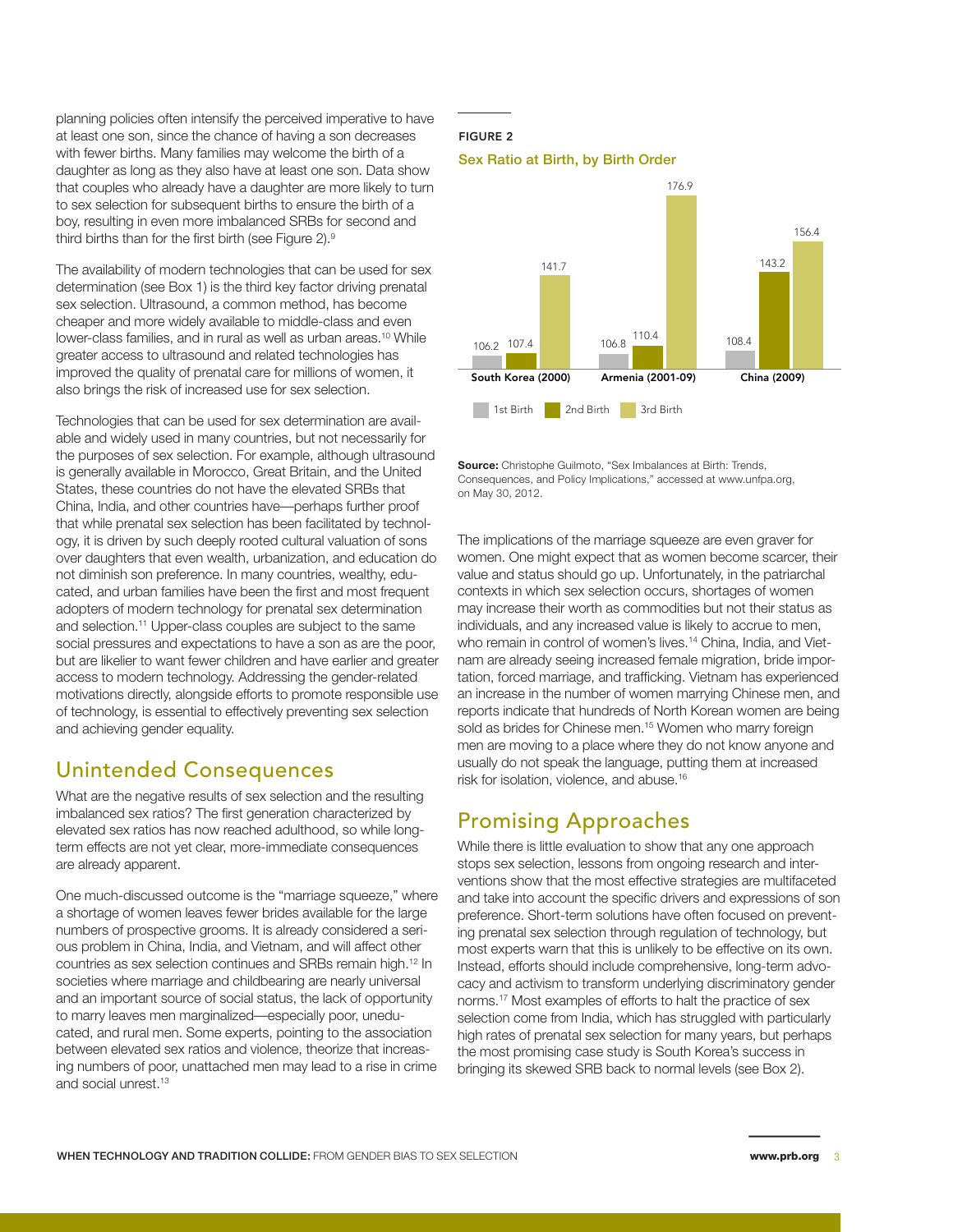#### DISCOURAGING THE MISUSE OF TECHNOLOGY

Efforts to address the "supply side" of sex selection have included legal restrictions on medical technology and partnerships with the medical community.

Many countries, including India, China, South Korea, Nepal, and Vietnam, have introduced laws restricting the use of technology for sex determination or selection purposes.18 Laws may prohibit or regulate the determination and/or disclosure of fetal sex, abortion for the purpose of sex selection, advertising related to sex determination or selection services, or the sale and use of ultrasound machines. But experts agree that these laws are unlikely to achieve much success on their own, and may unintentionally limit women's access to comprehensive medical care or criminalize women who seek such services.

Some medical organizations are working to promote codes of professional conduct related to the use of technology for sex determination and selection, while recognizing the imperative to protect women's access to safe, comprehensive care. As noted in the International Federation of Gynecology and Obstetrics' resolution against sex determination and selection for nonmedical purposes, the "individual right to procreative liberty needs to be balanced by the communal needs to protect the dignity and equality of women."19

**Doctors as Partners and Advocates.** In 2006, UNFPA collaborated with the Indian Medical Association (IMA) and other medical professional associations to develop the "Doctors for Daughters" campaign to help doctors and other medical professionals understand India's laws against sex selection, change gender norms and attitudes, and create champions of girls' and women's rights within the medical community. The campaign included an IMA resolution against sex selection, workshops to sensitize and train doctors, a toolkit explaining the importance of combating sex selection and the role of the medical community, and WHO-developed modules for use in undergraduate and graduate classes. The campaign recognized that, as direct service providers, medical professionals can be effective champions of gender equality but also need support to comply with the law without compromising patient care.<sup>20</sup>

#### SETTING UP A POLICY FRAMEWORK THAT SUPPORTS WOMEN'S RIGHTS

Laws and policies that promote the rights and status of women and girls have an important role to play in decreasing the "demand" for sex selection services, especially if these policies target the well-being of girls and women broadly.

**Legislation for Financial Impact.** In the short-term, policies that provide financial incentives to parents of girl children may mitigate the perceived financial burden of daughters while creating opportunities for those daughters. Under the *Ladli* scheme in Delhi, India, for example, the government makes deposits to a bank account when a girl is born, with additional deposits made as the girl progresses through school, in an effort to improve

#### BOX 2

### South Korea: A Study of Success

As one of the first countries to see a dramatic rise in its sex ratio at birth and the only country to successfully bring its skewed sex ratio at birth back to normal levels, South Korea's experience is informative for other countries and emphasizes the importance of gender equality in addressing sex selection.

After prenatal sex determination technology became widely available in South Korea in the mid-1980s, the country experienced a steep rise in the sex ratio at birth, a rise that continued until the mid-1990s. The government took early steps to combat the supply of ultrasound and other technology for sex determination, introducing restrictions for their use. Penalties were harsh and strictly enforced; in 1991, eight physicians had their licenses suspended for performing illegal sex determination procedures. However, most experts attribute the turn-around to a transformation of traditional gender roles and attitudes, led by civil society. With urbanization and industrialization came a shift from an extended to nuclear family structure, better employment opportunities and increased participation of women in the workforce, and greater retirement savings. All of these changes meant decreased reliance on the traditional, patriarchal kinship system, increased gender equality, and decreased son preference. From 1985 to 2003, the proportion of women who said that they "must have a son" decreased from 48 percent to 17 percent.<sup>1</sup> Interestingly, laws and policies to promote gender equality followed rather than led these changes: The South Korean legal system was rooted in patriarchal traditions and was not significantly reformed until the 2000s.<sup>2</sup>

#### **References**

- Sidney B. Westley and Minja Kim Choe, "How Does Son Preference Affect Populations in Asia?" *AsiaPacific Issues*, no. 84 (2007): 1-12.
- 2 Woojin Chung and Monica Das Gupta, *Why is Son Preference Declining in South Korea: The Role of Development and Public Policy, and the Implications for China and India* (Washington, DC: World Bank, 2007).

birth registration of girls, promote girls' education, and increase girls' self-reliance. Funds are made available to girls when they turn 18 if they have remained unmarried and completed Standard 10 in secondary school. Launched in 2008, *Ladli* reached 135,645 girls in the first year and 140,006 in the second, and is credited with improving birth registrations, encouraging parents to invest in girl children, and possibly contributing to a positive change in the sex ratio at birth. However, it is still unclear whether the program actually ensures the birth of girls and significantly alters parents' attitudes toward girl children. Additionally, because the program is limited to two girls per family and only low-income families are eligible, it may not reach all families.<sup>21</sup>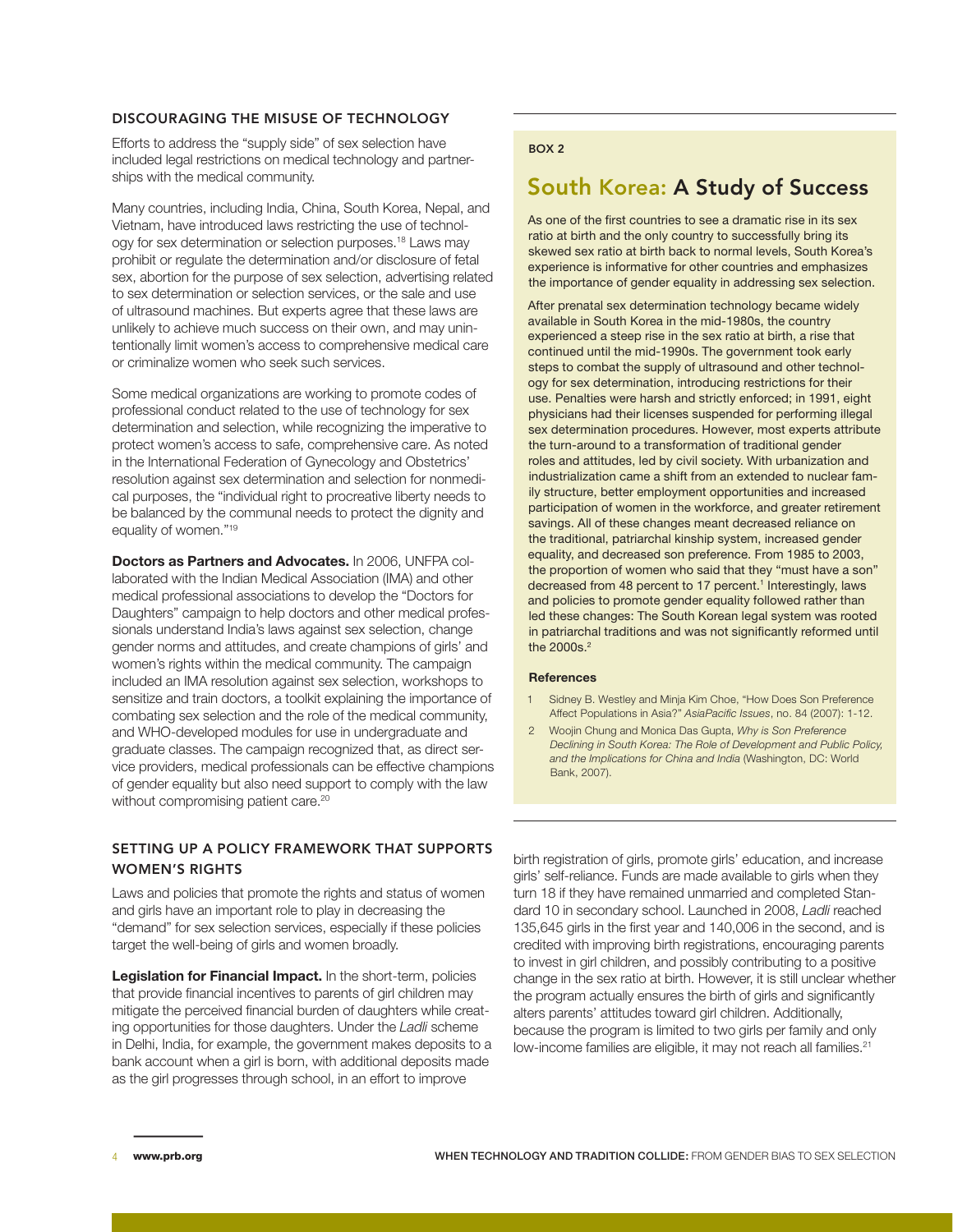**Legislation on Inheritance and Property Rights.** Over the long term, legislation that strengthens women's economic, political, health, and human rights may shift cultural standards toward equal valuation of women and men. India has complementary laws that mandate equal inheritance for sons and daughters (the Hindu Succession (Amendment) Act of 2005) and equal responsibility for support and care of elderly parents (Maintenance and Welfare of Parents and Senior Citizens Act (MWPSCA) in 2007).<sup>22</sup> By ensuring the equal distribution of rights and responsibilities between sons and daughters, these laws promote girls' status within the family and society.

#### INSTITUTING AWARENESS AND ADVOCACY CAMPAIGNS TO CHANGE CULTURAL NORMS

Mass-media campaigns and community-based programs focused on gender equality and the consequences of sex selection can positively affect women's social status and value by engaging individuals, families, and communities. Given the popularity of TV and radio, the diversity of the audience, and the large population and geographic size of many affected countries, mass media can spread knowledge about the negative consequences of sex selection and create opportunities for questioniong social and cultural norms and attitudes.23

*Atmajaa* **("Born from the Soul").** This fictional television series initially aired in India in 2004. The series dramatized the issue of sex selection, first within an urban, upper-middle class North Indian family and then in a rural village. Women's rights (particularly reproductive rights), the value of the girl child, and the negative societal consequences of sex selection formed the central themes, and the series explored the gender discrimination and traditional values that drive the practice of sex selection. The main audience was women of reproductive age, though the story was set in a family context and explored relationships among family members. An audience impact study conducted after the first part of the series aired found that young women were the most receptive to the messages of the show. Older women liked the series but felt negatively stereotyped; married women said that the decisions needed to be situated more clearly in the family; and men felt that the series did not adequately represent them. Later episodes attempted to address these points, although no evaluation has been conducted of those episodes.<sup>24</sup>

### Recommendations

#### **Strengthen data collection and evaluation to improve understanding of the problem and the most effective**

**responses.** Accessible and reliable data on sex ratios at birth and related indicators are critical for identifying and addressing the practice of sex selection and can contribute to increased public and government awareness of the practice's severity.<sup>25</sup> Actions include:

- Strengthening birth registration systems and reporting and analyzing quantitative data at a regional level to identify significant differences within countries.
- Encouraging the collection of qualitative data to characterize gender dynamics and the drivers of son preference in specific contexts (including differences across socioeconomic groups within the same region).
- Monitoring and evaluating legislation and programs to identify which measures are effective and which are not.

**Promote appropriate use of medical technology.** Policymakers should focus on promoting responsible use of ultrasound and other technologies through educating and partnering with the medical community, rather than merely seeking to restrict access.

#### **Evaluate and reform laws to promote gender equality.**

Ensuring that girls and women have equal standing and rights in the eyes of the law will create a framework to support gender equality. Policymakers should introduce or revise laws to guarantee women's inheritance and ownership rights, improve marriage and divorce laws to ensure greater protection and support, strengthen labor laws and increase labor force participation, and promote women's political rights.

**Support couples who have daughters and encourage women's participation in public life.** In the short term, policymakers can implement programs that provide support for families with only girls, either directly to the girls themselves (such as scholarships or health care) or to parents (such as pension support). Additionally, measures that encourage women to participate in civic associations and in politics will promote their standing and authority in the public sphere.

**Work with a diverse network of partners.** Professional groups, religious leaders, civil society, and the media can play a role in eliminating sex selection. Members of these groups can disseminate accurate information to the general public, speak up as champions of the rights of girls and women, encourage constructive dialogue and questioning of harmful gender norms, and support individuals and communities who are making positive change. Partnering with these groups can bolster official policies and programs, and result in an effective, comprehensive strategy to address the practice and drivers of sex selection.